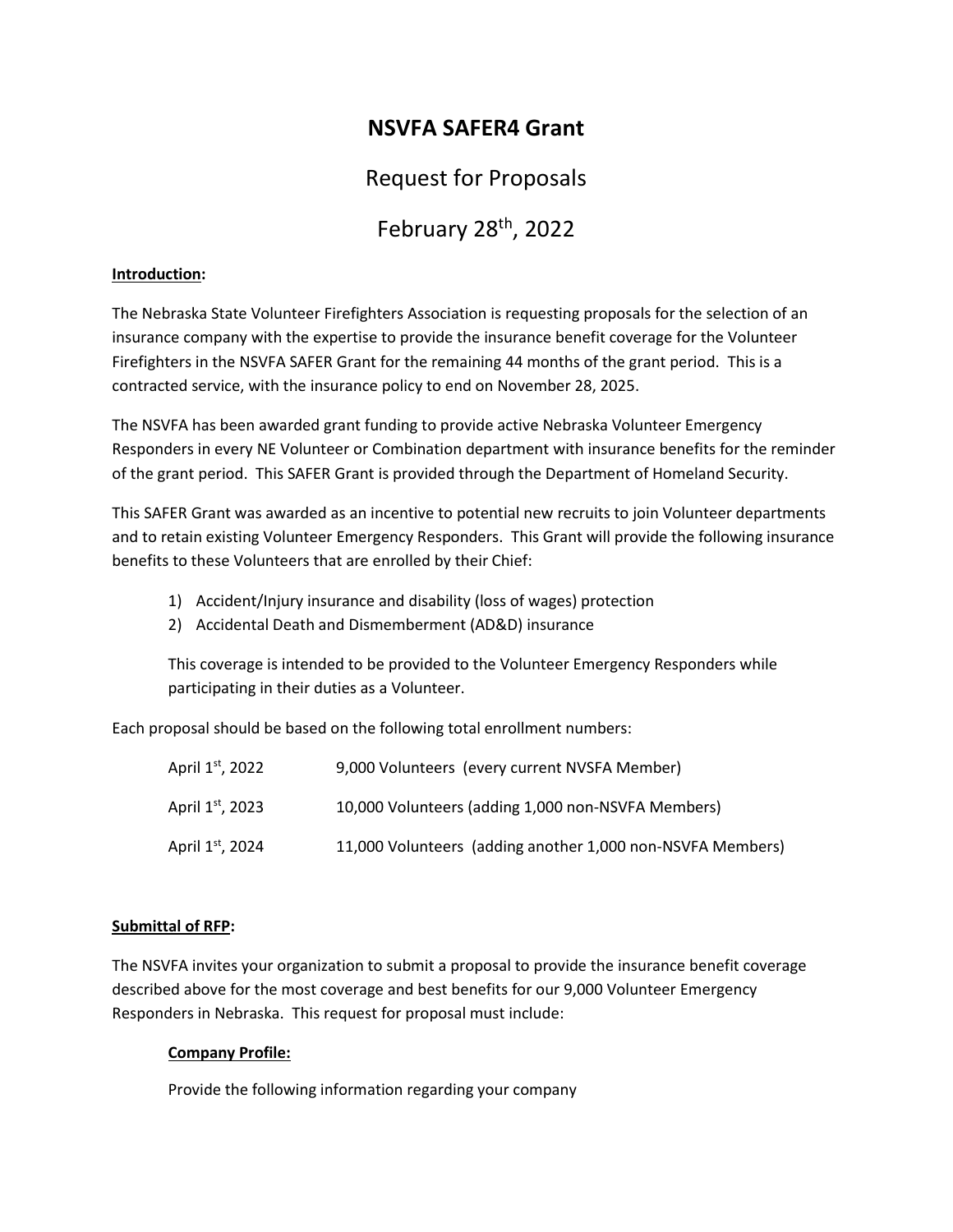- Historical background, products offered and anything unique that your company offers in the Volunteer Firefighter industry.
- Provide names, title and background of employees dedicated to providing your product and services to this grant.
- **•** Provide detail scope of your claims department including number of claim analysts, claim forms and on-line claim services.

## **DEADLINE: Monday March 28 th, 2022 @ 3pm CT**

#### **Scope of Coverage**:

- The grant funds will pay a single premium of \$100,000 in funding for a 44- month period for Volunteer Emergency Responder benefits.
- **Effective date of coverage April 1st, 2022 and ending on November 28<sup>th</sup>, 2025.**
- Benefits will include a combination of accident/injury insurance disability protection and AD&D coverage.
- Benefits will be over and above any current coverage provided by individual departments and the NSVFA.
- Bidders should design and submit their best coverage plus benefits proposal based on this single premium to be paid by April  $30<sup>th</sup>$ , 2022. No other payments or commissions will be paid after this initial \$100,000 premium.
- NSVFA's 1<sup>st</sup> Year projected enrollment: 9,000 Volunteers

#### **Marketing:**

The Insurance provider will not be responsible for marketing materials, except for a 1-page summary of coverages and benefits. NSVFA's marketing consultant Adapt Management will provide all marketing materials. The marketing campaign may include brochures, posters, banners, website announcement, magazine ads, e-mail blast, and television marketing all paid for with the SAFER Grant funds.

The selected firm and its agents will not be responsible for department visits and enrollments. It is at the discretion of each firm whether they choose to involve a local agent, but it is recommended that since an agent is not completing any work that any agency commission be reduced to enhance benefits.

### **Eligibility:**

The benefit plan will be available to all individual Volunteer Emergency Responders in a Nebraska Volunteer/Combination fire department that provide the following to Shawn Courtney, NSVFA SAFER Grant Coordinator:

■ Each Fire Chief of a non-NSVFA member department will verify all listed Volunteers are active and in good standing with the department. Name, Date of Birth, and email address must be provided for each individual.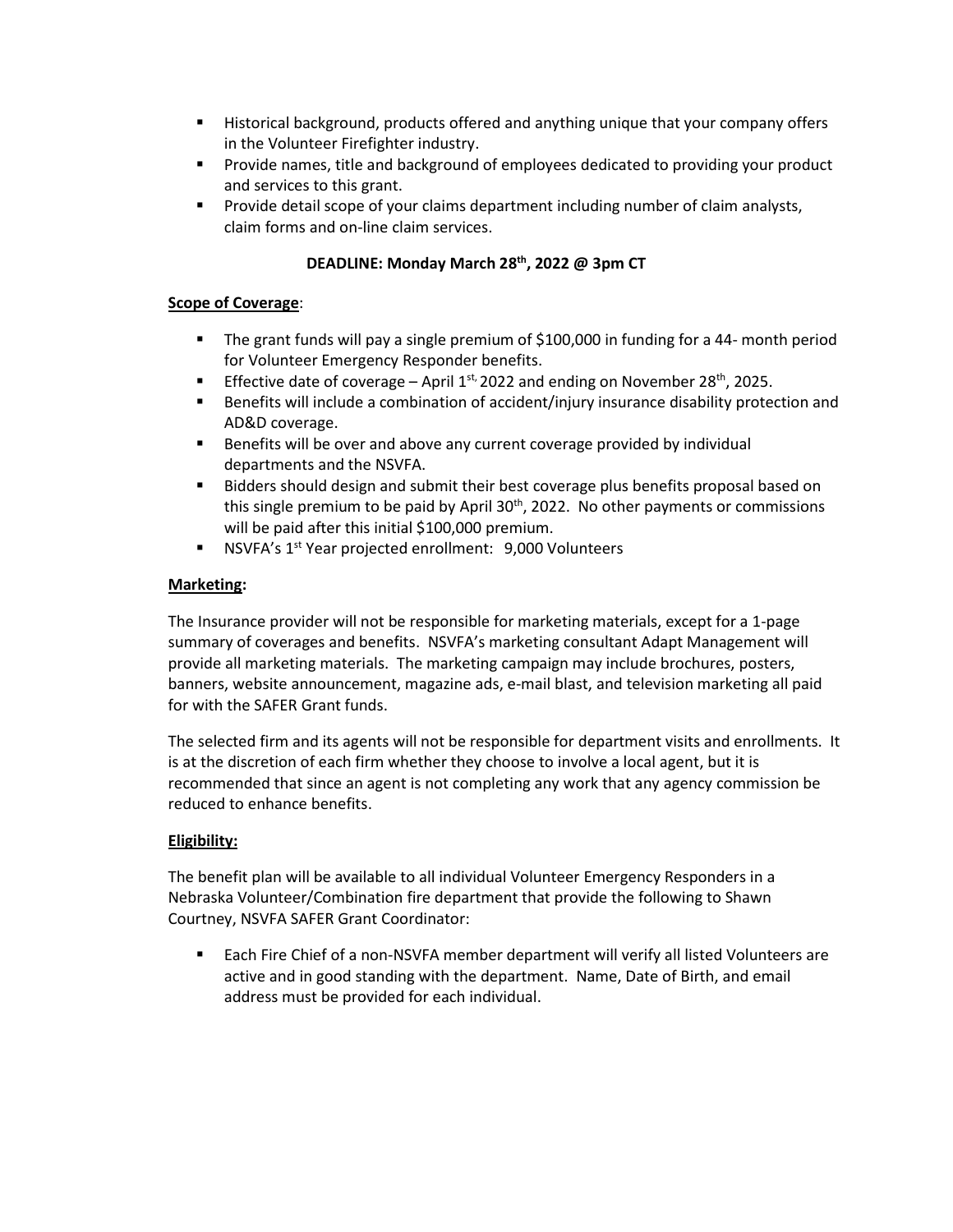#### **BASIS OF SELECTON BY NSVFA**

The SAFER Grant Committee will evaluate proposals and select the firm using the following criteria:

1. The firm's plan to provide services and benefits to NSVFA as described above;

2. The firm's qualifications and experience in providing the services set forth in this RFP;

3. References from existing clients of the firm;

4. The quality and adequacy of the proposals, specifically, the firm's responsiveness to the

requirements of NSVFA;

5. The designation of a single point for the coordination of services to be provided;

6. Any other factors relevant to the firm

Areas which are considered most: EXPERIENCE, EXAMPLES OF PREVIOUS WORK, REFERENCES, and TOTAL BENEFITS PACKAGE FOR THE SINGLE \$100,000 PREMIUM.

#### **PROPOSAL SUBMISSION PROCESS:**

1. The responding firm must identify their point of contact as well as the name of the person performing the primary services;

2. Proposals must provide a straightforward and concise description of the firm's ability to meet the requirements of this RFP;

3. Three (3) copies of the proposal, all containing original signatures, are to be submitted;

4. Proposals are to be placed in a sealed envelope marked "RFP FOR NSVFA SAFER Grant: Volunteer Firefighter Insurance Benefits";

5. Proposals may be submitted by U.S. Mail or may be hand-delivered to the NSVFA Office by March 28<sup>th</sup>, 2022 by 3pm. Hand- Delivered proposals will be accepted between the weekday hours of 8:00 am and 4:30 pm;

6. NSVFA reserves the right to interview all firms who submit proposals.

7. The selected firm will be notified by March 31st, 2022.

8. Proposals are to be addressed to: Taylor Moore, Executive Director

NSVFA Office, 512 First St, Milford, NE 68405